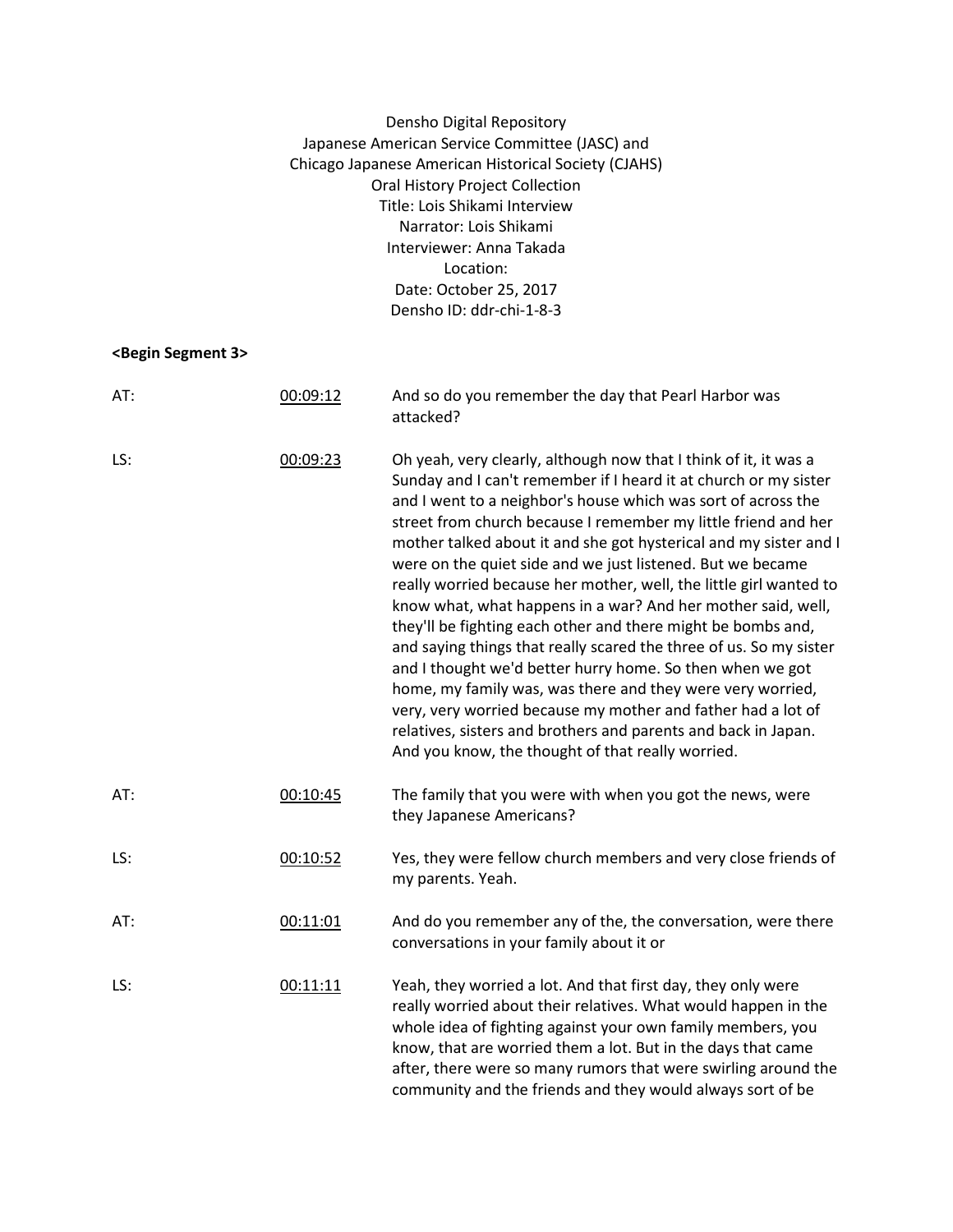|     |          | whispering about what things are happening. And one thing<br>that happened started almost immediately was that the FBI<br>came to all our friends homes to investigate. And they were<br>looking for people who had men, fathers who had connections<br>with Japan and um, they were uh, searching homes for any,<br>anything that had to do with Japanese relations and they, they<br>took them away. Um, the men, the fathers and the husbands,<br>they took them away and they never said where they were<br>taking them to. So the families were deathly afraid of what was<br>going to become of all the rest of us and my fath, my sister, my<br>older sister happened to mention just last week or so, how my<br>father had a suitcase ready to go in case they took him away<br>and I don't remember when they came, but my sister<br>remembers that they asked him a lot of questions, but they<br>decided that he was not one that they were interested in. So we<br>were relieved. Yeah.                                                                                                                                                                                                                                                                                                 |
|-----|----------|-----------------------------------------------------------------------------------------------------------------------------------------------------------------------------------------------------------------------------------------------------------------------------------------------------------------------------------------------------------------------------------------------------------------------------------------------------------------------------------------------------------------------------------------------------------------------------------------------------------------------------------------------------------------------------------------------------------------------------------------------------------------------------------------------------------------------------------------------------------------------------------------------------------------------------------------------------------------------------------------------------------------------------------------------------------------------------------------------------------------------------------------------------------------------------------------------------------------------------------------------------------------------------------------------------|
| AT: | 00:13:09 | Did your father, um, have any kind of um affiliations with any<br>organizations besides the church or was that                                                                                                                                                                                                                                                                                                                                                                                                                                                                                                                                                                                                                                                                                                                                                                                                                                                                                                                                                                                                                                                                                                                                                                                      |
| LS: | 00:13:21 | I think it was basically the church. As I described his job and his<br>part time jobs. He never had time except for friends gathering<br>with them, but he never joined any, any, uh, clubs. I don't think.                                                                                                                                                                                                                                                                                                                                                                                                                                                                                                                                                                                                                                                                                                                                                                                                                                                                                                                                                                                                                                                                                         |
| AT: | 00:13:46 | And you described that there were a lot of rumors going around<br>about what was going to happen. Do you remember what any<br>of those words did you hear about them as a 10 year-old?                                                                                                                                                                                                                                                                                                                                                                                                                                                                                                                                                                                                                                                                                                                                                                                                                                                                                                                                                                                                                                                                                                              |
| LS: | 00:13:56 | You know, I don't think anyone at first thought of that we would<br>ever be gathered up and put into camps. But little by little it<br>came out that yes, we were going to be put somewhere and<br>they started to give us shots, inoculation. I remember typhoid<br>and um, I mean I was deathly afraid of shots and so I was very<br>afraid and sure enough, can't remember where we got them.<br>Um, maybe at church or wherever there were groups of<br>Japanese we started to be inoculated so we knew something<br>was going to happen to us. But as a kid, um, you know, just so I<br>was with my family, I guess it didn't scare me as much, but it<br>wasn't long before we were told that, yes, indeed you are going<br>to be taken away and you have two weeks or I forgot what time<br>it was. Pack up, uh, you know, clothing, bedding, um a cook,<br>eating utensils. No, well, you could take radios. Don't take<br>knives or cameras, you know. So we knew about all of that. As a<br>kid I worried about could I take any of my toys? And I believe I<br>took one, what I call dy dee doll, one of my favorite dolls that I<br>received at Christmas that drank a, you could drip feed of<br>water, you could change the diapers. I managed to put that into<br>my suitcase. Yeah. |